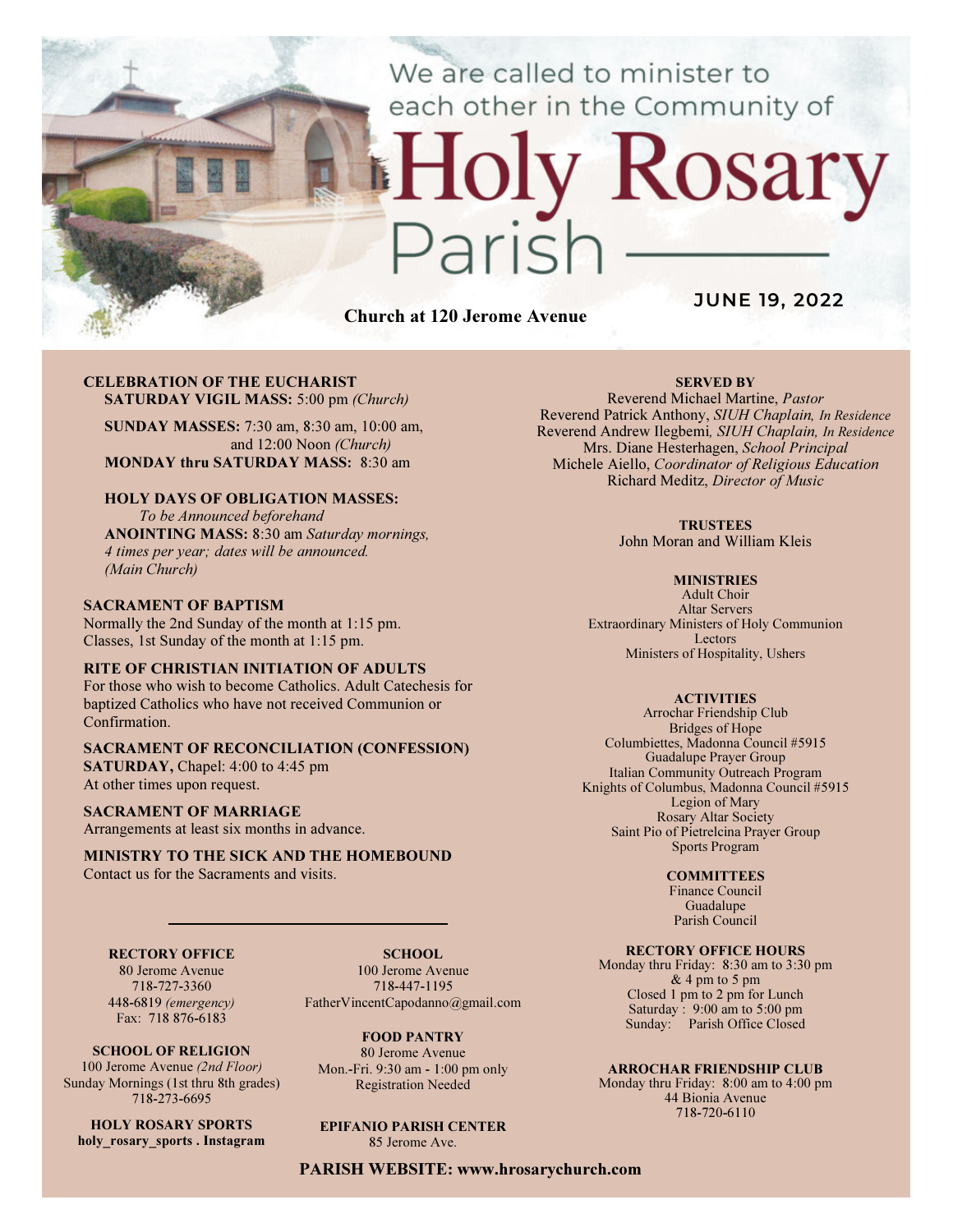

SUNDAY, June 19, 2022 - Happy Father's Day We prayerfully remember all fathers living & deceased

MONDAY, June 20, 2022 7:00 pm - Legion of Mary, Parish Center

TUESDAY, June 21, 2022 3:30 - 5:00 pm - School of Religion Registration, School Front 7:00 pm - Spanish Prayer Group, Church 7:00 pm - NAMI - Parish Center, Room 4 7:30 pm - Rosary Altar Society - Parish Center, Rooms 2 & 3

WEDNESDAY, June 22, 2022 7:00 pm - Parent Camp Meeting, Parish Center Atrium

THURSDAY, June 23, 2022 8:00 pm - Knights of Columbus, Parish Center, Rooms 2 & 3

FRIDAY, June 24, 2022

SATURDAY, June 25, 2022 4:00 - 4:45 pm - Confessions, Daily Mass Chapel

SUNDAY, June 26, 2022



Our Food Pantry is now in need of the following items: Cereal, packets of dry powdered milk (boxes of 10), large cans of soups Progresso and Campbells Chunky, spaghetti sauce in plastic jars, also jelly in plastic jars, rice, rice-a-roni, Knorr pasta sides &

packages of ramen noodles. We thank you for your continued support of our Food Pantry.



FATHERS DAY MASS CARDS

Today is Father's Day and Mass Cards are available in the rear of the church for our Novena of Masses for fathers living or deceased or you may use the envelope in the packet mailed home to you.

The envelopes can be placed in the collection basket today.



The Cardinal's Appeal has been underway in our Parish. Our goal is \$55,000. To date \$35,486 has been pledged from 124 gifts. This is 65% of our goal.



# BAPTISMS

Baptisms will be celebrated on the SECOND SUNDAY of the month at 1:15 pm. Baptismal Classes will be held on the FIRST SUNDAY of the month at 1:15 pm.

Please call the Rectory to make arrangements for the Baptism and to fill out the necessary paperwork.

# SPONSOR CERTIFICATES

Sponsor Certificates are often required before one can serve as a Godparent for the Sacrament of Baptism or as a Sponsor for the Sacrament Confirmation. In order to receive a Sponsor Certificate from Holy Rosary, one needs to be a Registered Parishioner of the Parish, have received the Sacraments of Baptism, Confirmation and Eucharist, must be over 14 years of age and if married, must be in a valid Church marriage (have been married in the presence of a priest/deacon and two witnesses).

Sponsor Certificates may be obtained only AFTER any of the Sunday Masses.

The PERSON REQUIRING THE CERTIFICATE MUST see the Priest AFTER ATTENDING THE MASS and request one.



50/50 RAFFLE TICKETS 50/50 Raffle Tickets are available in the back of Church this weekend and next weekend. The drawing will take place on Sunday, June 26th, following the 12 Noon Mass.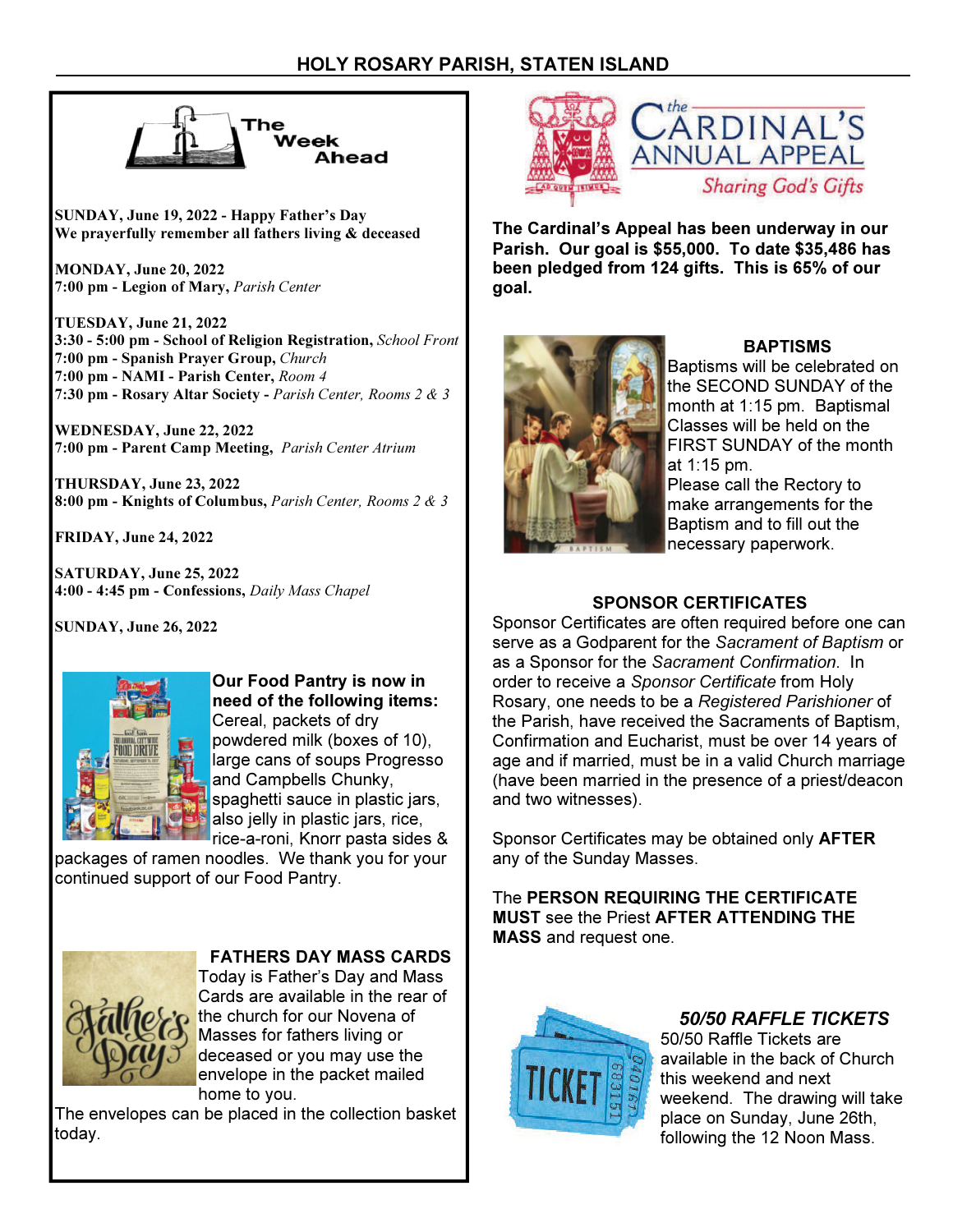# State of the Parish Address

Father Michael will deliver the State of the Parish Address at all Masses the weekend of June 25 and 26. He will present an important update on where the Parish has been, where we are now and where we are going into the future. All are invited and encouraged to attend Mass.

If you would like to sign up for online giving please visit https://hrosarychurchgiving.com/

# MASSES

 Due to the shortage of priests at Holy Rosary, we are unable to accept separate, private memorial masses on the anniversary of death any longer.

 Please reserve a mass, shared or otherwise, for your deceased loved one upon the opening of the Mass Book each year.

# **CREMATION**

Since the number of cremations is on the rise, I thought some information about the Catholic Church's teaching and policy on Cremation might be helpful:

 In a departure with the past, the Catholic Church now permits cremation as long as it is done without the idea of mocking or being disrespectful to the Church's teaching on the resurrection of the body.

 The cremated remains must be buried in a cemetery or entombed in a niche in a mausoleum soon after the cremation or funeral mass. The Church does not permit the scattering of ashes or taking the ashes home without the intent of burial. Burial at sea is an option as long as the entire urn is deposited in the ocean and the ashes are not scattered.

 As this is the policy of the Universal Church, it is also the policy here at Holy Rosary Parish. The local funeral homes are all aware of these policies and will work together with the families and the parish in implementing them.

 If any parishioner wishes to have the remains of a loved one interred in the cemetery or mausoleum, please contact the parish and a priest will go with you to the cemetery for a committal service at the grave or tomb.

Father Michael

# DON'T FORGET TO GET YOUR SUPER 50/50 RAFFLE FOR THE MONTH OF JUNE! The Winner will be Drawn the Last Day of the Month & the winning amount will be printed in the Bulletin A Reminder that the Donation is \$5.00

You will find a yellow envelope for this Raffle in the packet mailed home to you. If you want to enter more than once, additional envelopes are available in the Hospitality Room. Drop the envelope in the Collection Basket or Bring to the Rectory. You may fill out as many envelopes as you like. Send in your envelopes now for June and let's build up the jackpot! The amount for the May winner was \$195.

# Reminder: Summer Mass Schedule

Saturday Evening: 5 pm Sunday Morning: 7:30 am, 10 am & 12 Noon There will be NO 8:30 am Mass from now through Labor Day



# AND IN ALL THINGS GIVE THANKS

| June 12, 2022 Adult Collection                               | \$5,807.00  |
|--------------------------------------------------------------|-------------|
| June 12, 2022 Children's Collection                          | S.<br>4.00  |
| June 13, 2021 Adult Collection                               | \$ 5,017.00 |
| June 13, 2021 Children's Collection                          | \$13.00     |
| On Line Giving for June 12th: \$893 from 23 users            |             |
| <b>Our Weekly Parish Operation Experiences are \$18,298.</b> |             |